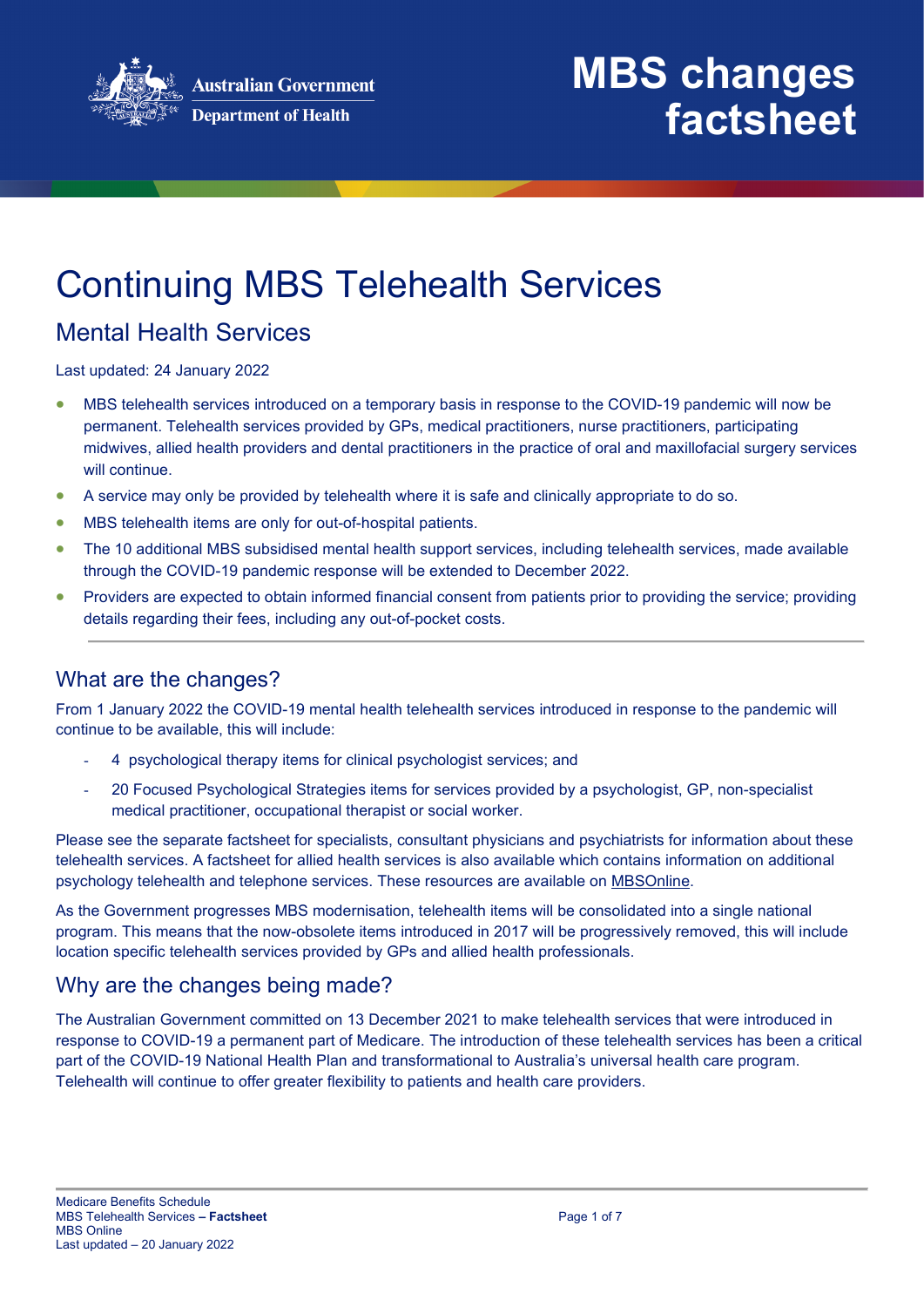

### Who is eligible?

The MBS telehealth items are available for a wide range of allied mental health consultations. All Medicare eligible Australians can now receive these services.

### What telehealth options are available?

Videoconference services are the preferred approach for substituting a face-to-face consultation. However, providers will also be able to offer audio-only services via telephone if video is not available. There are separate items available for the audio-only services.

No specific equipment is required to provide Medicare-compliant telehealth services. Practitioners must ensure that their chosen telecommunications solution meets their clinical requirements and satisfies privacy laws. To assist providers with their privacy obligations, a privacy checklist for telehealth services has been made available on MBSOnline: [http://www.mbsonline.gov.au/internet/mbsonline/publishing.nsf/Content/Factsheet-](http://www.mbsonline.gov.au/internet/mbsonline/publishing.nsf/Content/Factsheet-TelehealthPrivChecklist)[TelehealthPrivChecklist.](http://www.mbsonline.gov.au/internet/mbsonline/publishing.nsf/Content/Factsheet-TelehealthPrivChecklist) Further information can be found on the [Australian Cyber Security Centre website.](https://www.cyber.gov.au/)

#### What does this mean for providers?

The MBS telehealth items will allow providers to continue to deliver essential services to patients within their care.

Providers do not need to be in their regular practice to provide telehealth services. Providers should use their provider number for their primary location, and must provide safe services in accordance with normal professional standards.

The telehealth MBS items can substitute for current face-to-face consultations that available under the MBS where it's clinically appropriate and safe to do so. The MBS telehealth items will have the same clinical requirements to normal timed consultation items.

For additional information on the use of the telehealth items, please refer to the [Provider Frequently Asked Questions](http://www.mbsonline.gov.au/internet/mbsonline/publishing.nsf/Content/Factsheet-TempBB) document available on MBSOnline.

Consolidation of the MBS telehealth program will result in the pre-COVID telehealth items progressively being removed. In anticipation of these changes providers are encouraged to transition from these telehealth items, introduced in 2017, to the MBS item numbers introduced in response to COVID-19, which are able to be claimed nationally. Additional information will be provided in the context of future updates to the MBS.

### How will these changes affect patients?

Patients should ask their service providers about their telehealth options, where clinically appropriate.

Telehealth services may be used to substitute equivalent face-to-face consultations, including the additional mental health services while they are available (until Dec 22)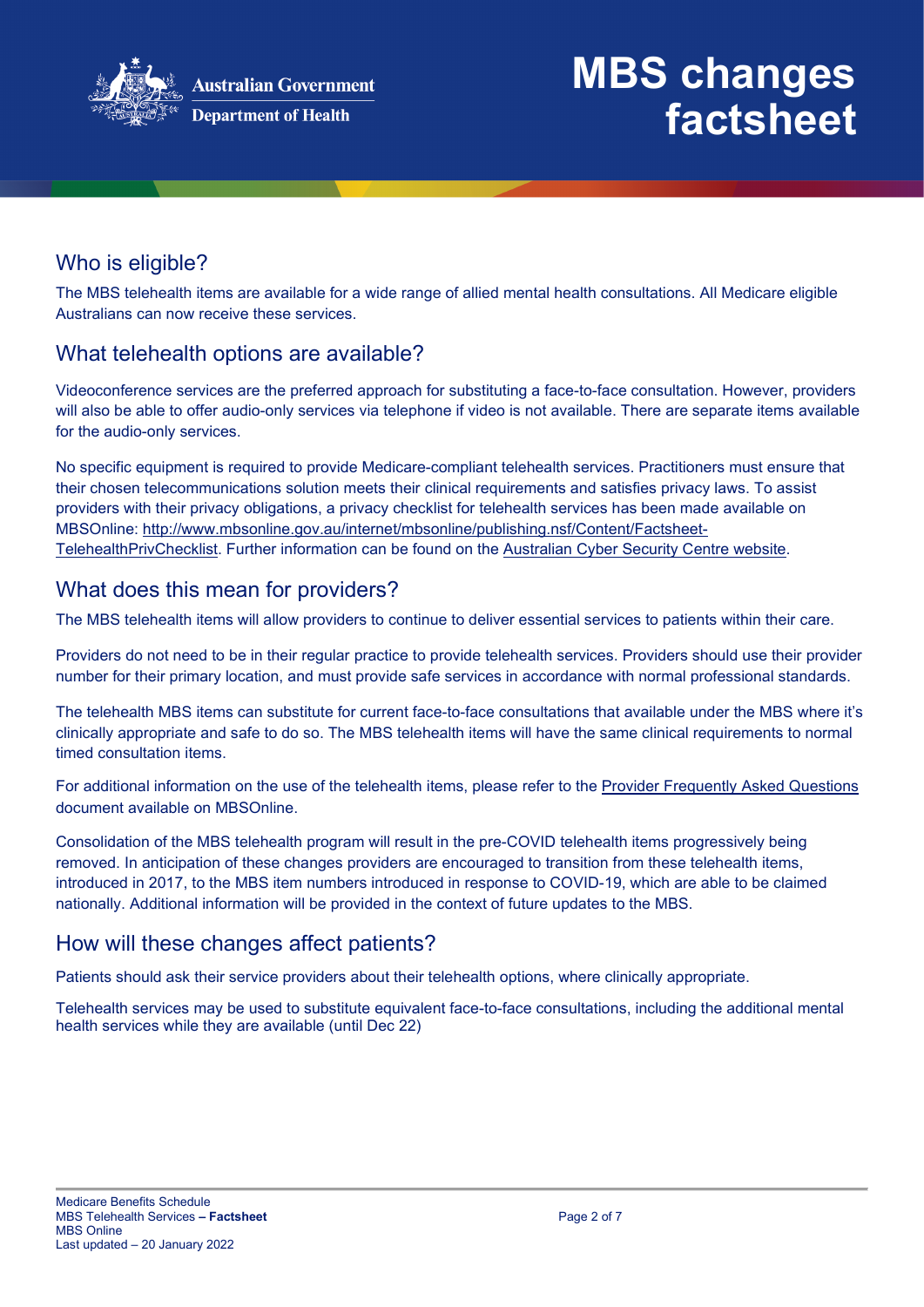

### Who was consulted on the changes?

Consultation with stakeholders has informed the introduction and refinement of MBS telehealth items. The transition to permanent arrangements has also been informed by medical experts and key stakeholders within the health sector.

#### How will the changes be monitored and reviewed?

The Department of Health will monitor the use of the MBS telehealth items. Use of the items that does not seem to be in accordance with the relevant Medicare guidelines and legislation will be actioned appropriately.

#### Where can I find more information?

The full item descriptors and information on other changes to the MBS can be found on the MBS Online website at [www.mbsonline.gov.au.](http://www.mbsonline.gov.au/) You can also subscribe to future MBS updates by visiting [MBS Online](http://www.mbsonline.gov.au/) and clicking 'Subscribe'.

The Department of Health provides an email advice service for providers seeking advice on interpretation of the MBS items and rules and the Health Insurance Act and associated regulations. If you have a query relating exclusively to interpretation of the Schedule, you should email [askMBS@health.gov.au.](mailto:askMBS@health.gov.au)

If you are seeking advice in relation to Medicare billing, claiming, payments, or obtaining a provider number, please go to the Health Professionals page on the Services Australia website or contact Services Australia on the Provider Enquiry Line – 13 21 50.

*Please note that the information provided is a general guide only. It is ultimately the responsibility of treating practitioners to use their professional judgment to determine the most clinically appropriate services to provide, and then to ensure that any services billed to Medicare fully meet the eligibility requirements outlined in the legislation.* 

*This sheet is current as of the Last updated date shown above, and does not account for MBS changes since that date.*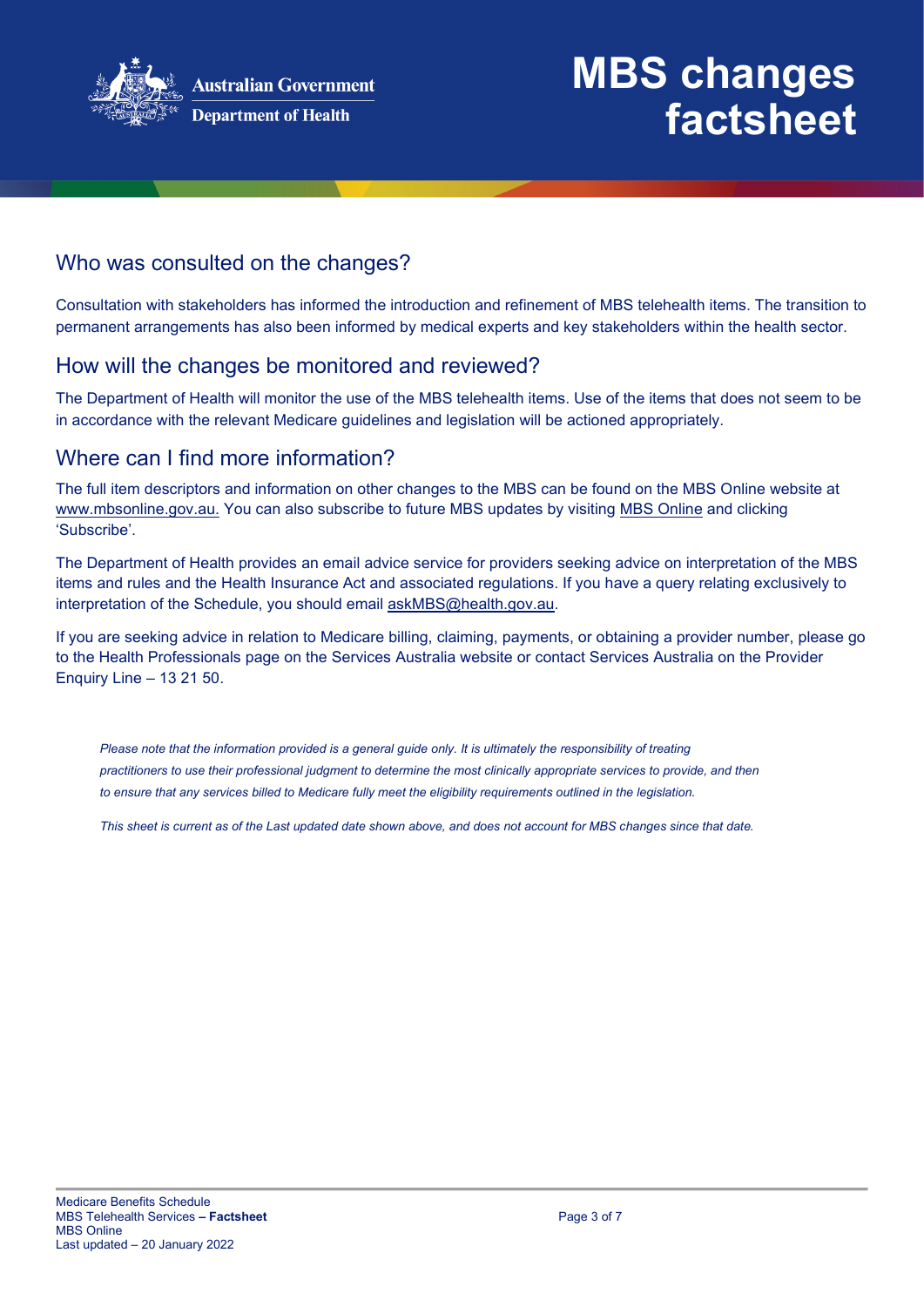

### **MBS TELEHEALTH ITEMS**

Table 1: Mental health telehealth items

| <b>MENTAL HEALTH ATTENDANCES</b>                                                                           |                                                                                                            |                                                                                                   |                                                                                                                        |  |
|------------------------------------------------------------------------------------------------------------|------------------------------------------------------------------------------------------------------------|---------------------------------------------------------------------------------------------------|------------------------------------------------------------------------------------------------------------------------|--|
| GP mental health attendances and OMP mental health attendances can be located in the GP and OMP factsheet. |                                                                                                            |                                                                                                   |                                                                                                                        |  |
| These services are for out-of-hospital patients.                                                           |                                                                                                            |                                                                                                   |                                                                                                                        |  |
| <b>Service</b>                                                                                             | <b>Existing Items</b><br>current video-<br>conference items<br>Current<br>geographic<br>restrictions apply | <b>Telehealth items</b><br>via video-<br>conference<br>Geographic<br>restrictions do not<br>apply | Telephone items -<br>for when video-<br>conferencing is not<br>available<br>Geographic<br>restrictions do not<br>apply |  |
|                                                                                                            | <b>Clinical Psychologists</b>                                                                              |                                                                                                   |                                                                                                                        |  |
| Attendance lasting more than 30 minutes but                                                                | 80001                                                                                                      | 91166                                                                                             | 91181                                                                                                                  |  |
| less than 50 minutes                                                                                       |                                                                                                            |                                                                                                   |                                                                                                                        |  |
| Attendance lasting at least 50 minutes                                                                     | 80011                                                                                                      | 91167                                                                                             | 91182                                                                                                                  |  |
|                                                                                                            | <b>Psychologists</b>                                                                                       |                                                                                                   |                                                                                                                        |  |
| Attendance lasting more than 20 minutes but<br>less than 50 minutes                                        | 80101                                                                                                      | 91169                                                                                             | 91183                                                                                                                  |  |
| Attendance lasting at least 50 minutes                                                                     | 80111                                                                                                      | 91170                                                                                             | 91184                                                                                                                  |  |
| <b>Occupational Therapists</b>                                                                             |                                                                                                            |                                                                                                   |                                                                                                                        |  |
| Attendance lasting more than 20 minutes but<br>less than 50 minutes                                        | 80126                                                                                                      | 91172                                                                                             | 91185                                                                                                                  |  |
| Attendance lasting at least 50 minutes                                                                     | 80136                                                                                                      | 91173                                                                                             | 91186                                                                                                                  |  |
| <b>Social Workers</b>                                                                                      |                                                                                                            |                                                                                                   |                                                                                                                        |  |
| Attendance lasting more than 20 minutes but<br>less than 50 minutes                                        | 80151                                                                                                      | 91175                                                                                             | 91187                                                                                                                  |  |
| Attendance lasting at least 50 minutes                                                                     | 80161                                                                                                      | 91176                                                                                             | 91188                                                                                                                  |  |

#### Table 2: Eating Disorder telehealth items

| <b>Service</b>                                                                                               | <b>Existing Items</b><br>face to face | <b>Telehealth items</b><br>via video-<br>conference | <b>Telephone items</b><br>$-$ for when video-<br>conferencing is not<br>available |
|--------------------------------------------------------------------------------------------------------------|---------------------------------------|-----------------------------------------------------|-----------------------------------------------------------------------------------|
| Dietitian, eating disorders service, at least 20<br>minutes                                                  | 82350                                 | 93074                                               | 93108                                                                             |
| Clinical psychologist, eating disorders service<br>lasting more than 30 minutes, but less than 50<br>minutes | 82352                                 | 93076                                               | 93110                                                                             |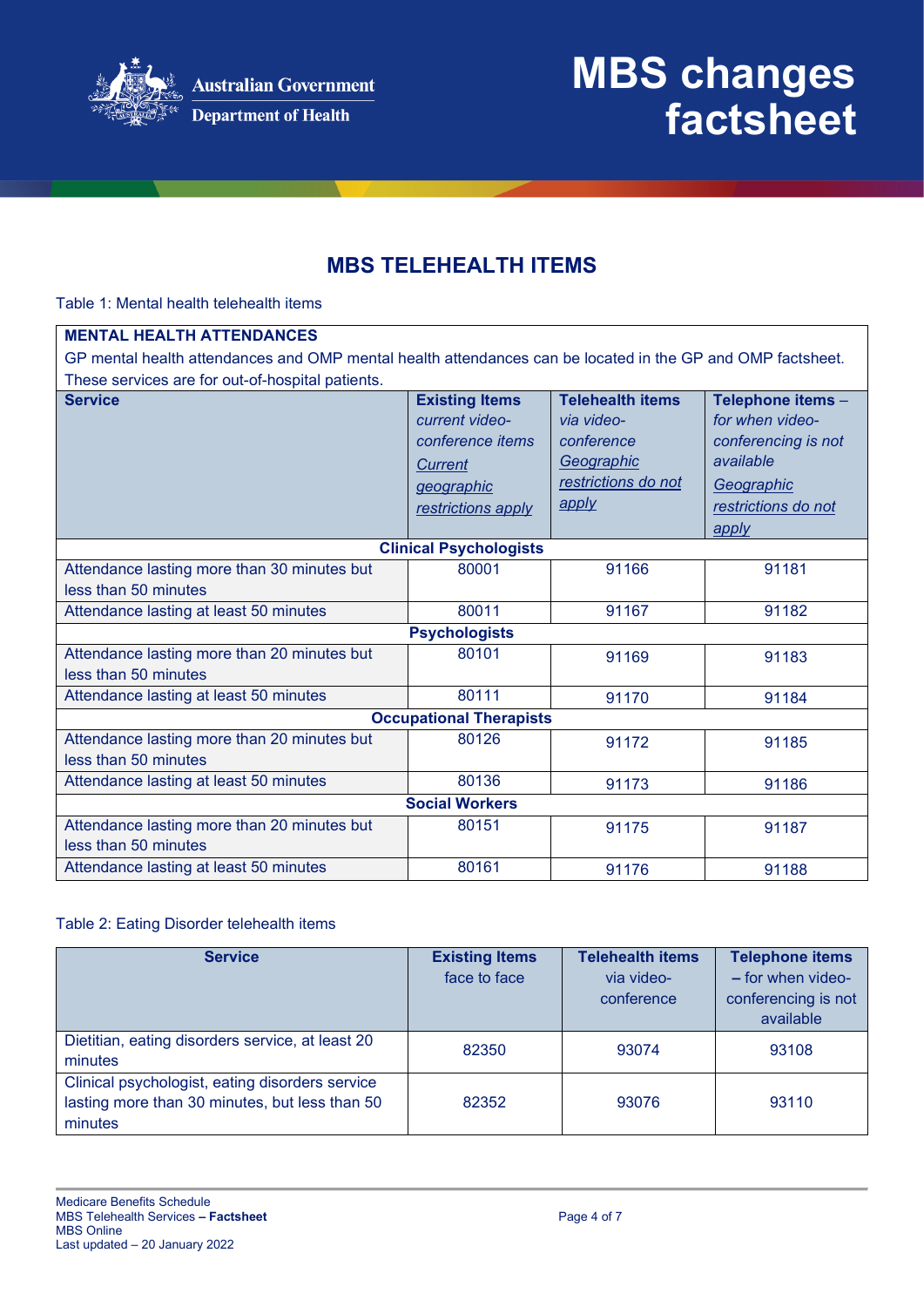

| <b>Service</b>                                                                                                 | <b>Existing Items</b><br>face to face | <b>Telehealth items</b><br>via video-<br>conference | <b>Telephone items</b><br>- for when video-<br>conferencing is not<br>available |
|----------------------------------------------------------------------------------------------------------------|---------------------------------------|-----------------------------------------------------|---------------------------------------------------------------------------------|
| Clinical psychologist, eating disorders service, at<br>least 50 minutes                                        | 82355                                 | 93079                                               | 93113                                                                           |
| Psychologist, eating disorders service, lasting<br>more than 20 minutes, but less than 50 minutes              | 82360                                 | 93084                                               | 93118                                                                           |
| Psychologist, eating disorders service, at least<br>50 minutes                                                 | 82363                                 | 93087                                               | 93121                                                                           |
| Occupational therapist, eating disorders service,<br>lasting more than 20 minutes, but less than 50<br>minutes | 82368                                 | 93092                                               | 93126                                                                           |
| Occupational therapist, eating disorders service,<br>at least 50 minutes                                       | 82371                                 | 93095                                               | 93129                                                                           |
| Social worker, eating disorders service, lasting<br>more than 20 minutes, but less than 50 minutes             | 82376                                 | 93100                                               | 93134                                                                           |
| Social worker, eating disorders service, at least<br>50 minutes                                                | 82379                                 | 93103                                               | 93137                                                                           |

#### Table 3: Dietitian Group Service telehealth items

| <b>Service</b>                                         | <b>Existing Items</b><br>face to face | <b>Telehealth items</b><br>via video-<br>conference | <b>Telephone items</b><br>$-$ for when video-<br>conferencing is not<br>available |
|--------------------------------------------------------|---------------------------------------|-----------------------------------------------------|-----------------------------------------------------------------------------------|
| Dietitian, eligible, assessment for a group<br>service | 81120                                 | 93284                                               | 93286                                                                             |
| Dietitian, eligible, group service                     | 81125                                 | 93285                                               | Not Available                                                                     |

#### Table 4: Pre-COVID mental health telehealth items for phased removal

| <b>Item Description</b>                                                                      | <b>Item</b> |
|----------------------------------------------------------------------------------------------|-------------|
| Professional attendance for the purpose of providing psychological assessment and therapy    | 80001       |
| for a mental disorder by a clinical psychologist, lasting more than 30 minutes but less than |             |
| 50 minutes                                                                                   |             |
| Professional attendance for the purpose of providing psychological assessment and therapy    | 80011       |
| for a mental disorder by a clinical psychologist registered with Medicare Australia as       |             |
| meeting the credentialing requirements for provision of this service, lasting at least 50    |             |
| minutes,                                                                                     |             |
| Professional attendance for the purpose of providing focussed psychological strategies       | 80101       |
| services for an assessed mental disorder by a psychologist registered with Medicare          |             |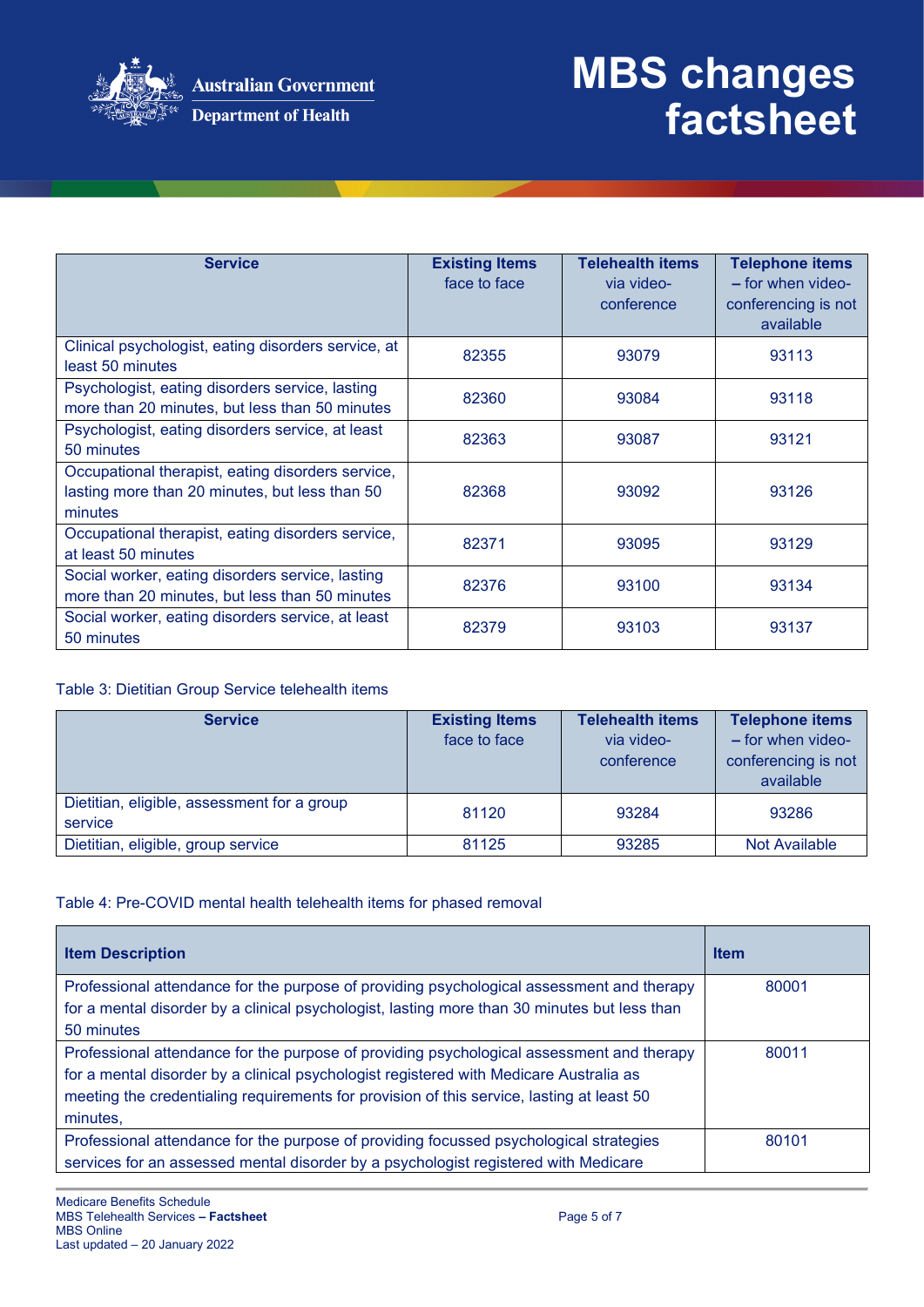

**Department of Health** 

# **MBS changes factsheet**

| Australia as meeting the credentialing requirements for provision of this service - lasting  |       |
|----------------------------------------------------------------------------------------------|-------|
| more than 20 minutes, but not more than 50 minutes                                           |       |
| Professional attendance for the purpose of providing focussed psychological strategies       | 80111 |
| services for an assessed mental disorder by a psychologist registered with Medicare          |       |
| Australia as meeting the credentialing requirements for provision of this service - lasting  |       |
| more than 50 minutes                                                                         |       |
| Professional attendance for the purpose of providing focussed psychological strategies       | 80126 |
| services for an assessed mental disorder by an occupational therapist registered with        |       |
| Medicare Australia as meeting the credentialing requirements for provision of this service - |       |
| lasting more than 20 minutes, but not more than 50 minutes                                   |       |
| Professional attendance for the purpose of providing focussed psychological strategies       | 80136 |
| services for an assessed mental disorder by an occupational therapist registered with        |       |
| Medicare Australia as meeting the credentialing requirements for provision of this service - |       |
| lasting more than 50 minutes                                                                 |       |
| Professional attendance for the purpose of providing focussed psychological strategies       | 80151 |
| services for an assessed mental disorder by a social worker registered with Medicare         |       |
| Australia as meeting the credentialing requirements for provision of this service - lasting  |       |
| more than 20 minutes, but not more than 50 minutes                                           |       |
| Professional attendance for the purpose of providing focussed psychological strategies       | 80161 |
| services for an assessed mental disorder by a social worker registered with Medicare         |       |
| Australia as meeting the credentialing requirements for provision of this service - lasting  |       |
| more than 50 minutes                                                                         |       |

Table 5: Pre-COVID eating disorder health telehealth items for phased removal

| <b>Item Description</b>                                                                             | <b>Item</b> |
|-----------------------------------------------------------------------------------------------------|-------------|
| Dietetics health service provided to an eligible patient by an eligible dietitian if the service is | 82351       |
| recommended in the patient's eating disorder treatment and management plan and the                  |             |
| service is of at least 20 minutes duration                                                          |             |
| Eating disorder psychological treatment service provided to an eligible patient by an eligible      | 82353       |
| clinical psychologist if the service is recommended in the patient's eating disorder treatment      |             |
| and management plan and the service is at least 30 minutes but less than 50 minutes in              |             |
| duration.                                                                                           |             |
| Eating disorder psychological treatment service provided to an eligible patient by an eligible      | 82356       |
| clinical psychologist the service is recommended in the patient's eating disorder treatment         |             |
| and management plan and the service is at least 50 minutes in duration.                             |             |
| Eating disorder psychological treatment service provided to an eligible patient by an eligible      | 82361       |
| psychologist if the service is recommended in the patient's eating disorder treatment and           |             |
| management plan and the service is at least 20 minutes but less than 50 minutes in                  |             |
| duration.                                                                                           |             |